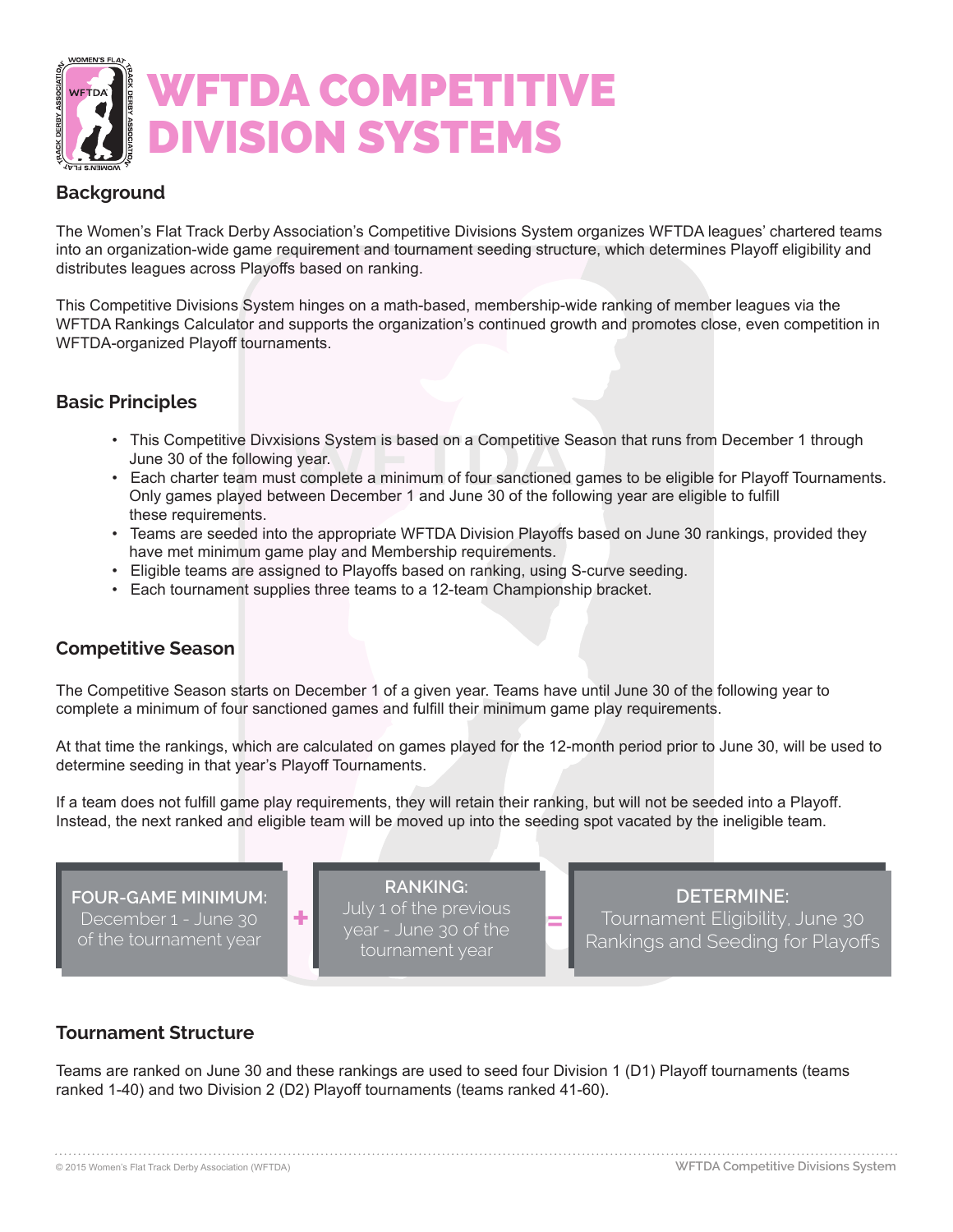The four D1 Playoff tournaments and two D2 Playoff tournaments feature 10-team, single-elimination brackets with a consolation bracket, played over a three-day weekend. Championships have a 12-team, single-elimination, pooled play structure competing for the Hydra. In addition, each top finisher of one D2 Playoff plays the second finisher of the other D2 Playoff and then the winners of those games meet in a D2 Final and the losers meet in a D2 consolation game for third place.

## **Tournament Seeding**

Playoffs are seeded using an S-shaped seeding model. An S-curve seeding structure provides for an even distribution of top seeds at each tournament. This means the #1, #2, #3, and #4 ranked leagues each go to a different tournament, and each subsequent seed is distributed across tournaments following an S-shaped pattern, until all 40 teams are assigned. D2 tournaments follow the same structure, only with teams distributed across two tournaments.

|                       | <b>PLAYOFF</b>    | #1 | #2             | #3                      | #4 |  |
|-----------------------|-------------------|----|----------------|-------------------------|----|--|
|                       | Seed 1            | 1  | $\overline{2}$ | $\overline{\mathbf{3}}$ | 4  |  |
|                       | Seed <sub>2</sub> | 8  | $\overline{7}$ | 6                       | 5  |  |
|                       | Seed 3            | 9  | 10             | 11                      | 12 |  |
|                       | Seed 4            | 16 | 15             | 14                      | 13 |  |
| DIVISION 1 TOURNAMENT | Seed 5            | 17 | 18             | 19                      | 20 |  |
|                       | Seed 6            | 24 | 23             | 22                      | 21 |  |
|                       | Seed 7            | 25 | 26             | 27                      | 28 |  |
|                       | Seed 8            | 32 | 31             | 30                      | 29 |  |
|                       | Seed 9            | 33 | 34             | 35                      | 36 |  |
|                       | Seed 10           | 40 | 39             | 38                      | 37 |  |

## **D1 PLAYOFFS DISTRIBUTION OF RANKINGS (40 TEAMS ACROSS 4 TOURNAMENTS)**

## **D2 PLAYOFFS DISTRIBUTION OF RANKINGS (20 TEAMS ACROSS 2 TOURNAMENTS)**

|                       | <b>PLAYOFF</b>    | #1 | #2 |
|-----------------------|-------------------|----|----|
|                       | Seed 1            | 41 | 42 |
|                       | Seed 2            | 44 | 43 |
|                       | Seed <sub>3</sub> | 45 | 46 |
|                       | Seed 4            | 48 | 47 |
| DIVISION 2 TOURNAMENT | Seed 5            | 49 | 50 |
|                       | Seed 6            | 52 | 51 |
|                       | Seed 7            | 53 | 54 |
|                       | Seed 8            | 56 | 55 |
|                       | Seed 9            | 57 | 58 |
|                       | Seed 10           | 60 | 59 |

The WFTDA will consider proximity for teams and their fans when matching a bracket to a location.

- If a hosting league qualifies for Playoffs, the bracket they are seeded into will be assigned to their location.
- Absent a host league, WFTDA's tournament team will calculate the concentration of teams via driving distance and/or median flight cost for all teams in a bracket for each tournament location. Preference will be given to the location with the lowest overall average cost per team.